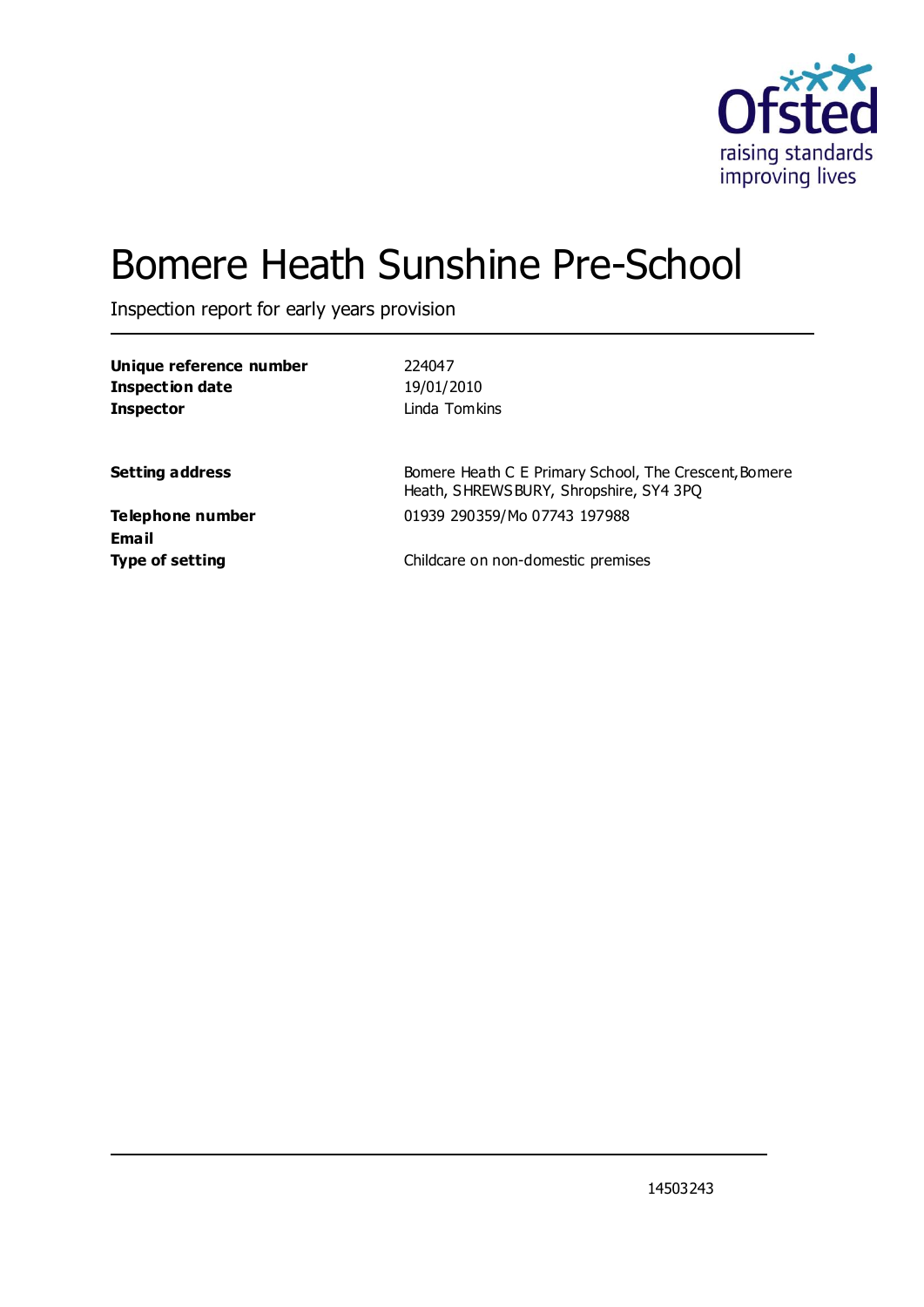The Office for Standards in Education, Children's Services and Skills (Ofsted) regulates and inspects to achieve excellence in the care of children and young people, and in education and skills for learners of all ages. It regulates and inspects childcare and children's social care, and inspects the Children and Family Court Advisory Support Service (Cafcass), schools, colleges, initial teacher training, work-based learning and skills training, adult and community learning, and education and training in prisons and other secure establishments. It rates council children's services, and inspects services for looked after children, safeguarding and child protection.

If you would like a copy of this document in a different format, such as large print or Braille, please telephone 0300 123 1231, or email enquiries@ofsted.gov.uk.

You may copy all or parts of this document for non-commercial educational purposes, as long as you give details of the source and date of publication and do not alter the information in any way.

Royal Exchange Buildings St Ann's Square Manchester M2 7LA

T: 0300 123 1231 Textphone: 0161 618 8524 E: enquiries@ofsted.gov.uk W: [www.ofsted.gov.uk](http://www.ofsted.gov.uk/)

© Crown copyright 2009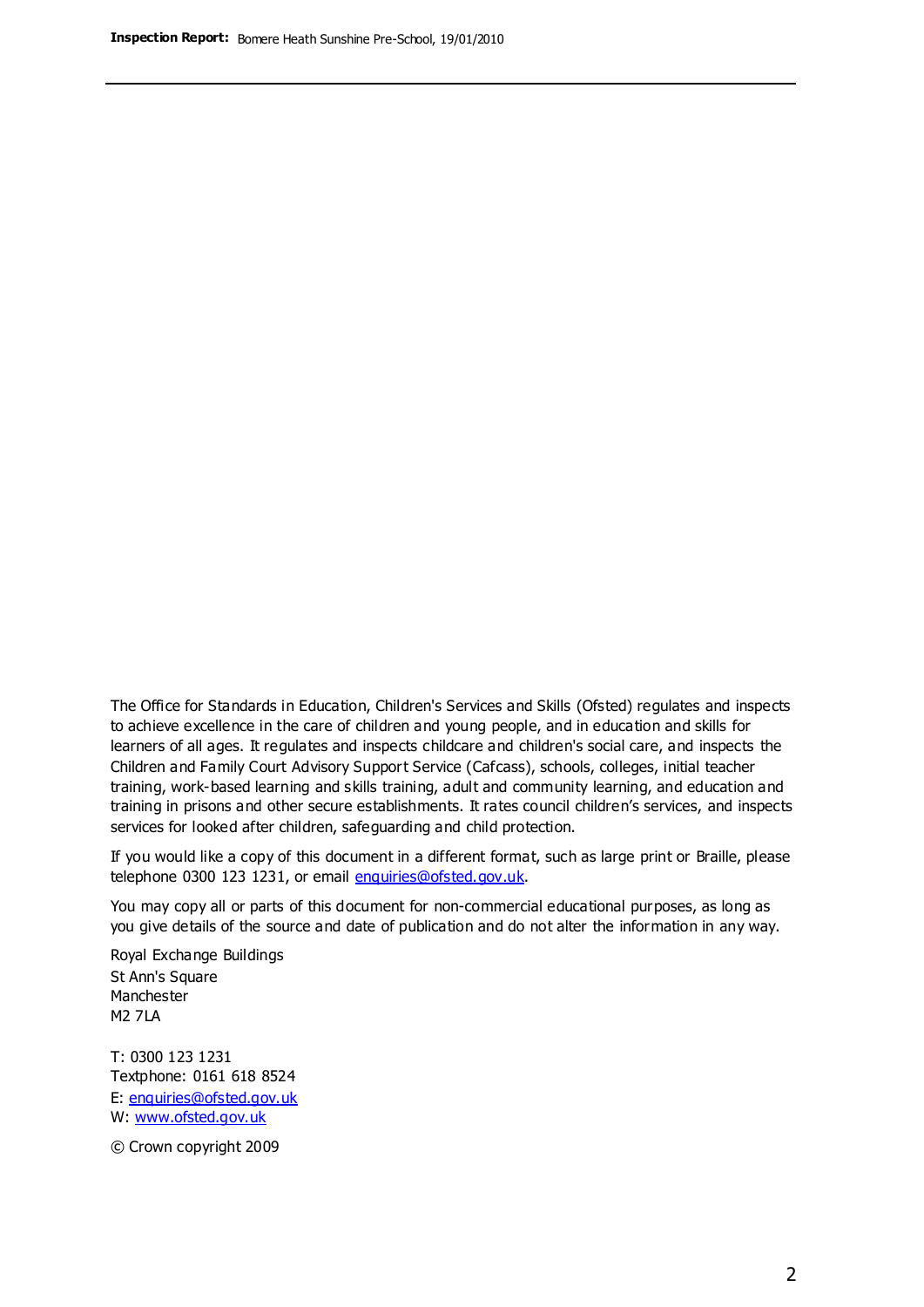## **Introduction**

This inspection was carried out by Ofsted under Sections 49 and 50 of the Childcare Act 2006 on the quality and standards of the registered early years provision. 'Early years provision' refers to provision regulated by Ofsted for children from birth to 31 August following their fifth birthday (the early years age group). The registered person must ensure that this provision complies with the statutory framework for children's learning, development and welfare, known as the *Early* Years Foundation Stage.

The provider must provide a copy of this report to all parents with children at the setting where reasonably practicable. The provider must provide a copy of the report to any other person who asks for one, but may charge a fee for this service (The Childcare (Inspection) Regulations 2008 regulations 9 and 10).

Please see our website for more information about each childcare provider. We publish inspection reports, conditions of registration and details of complaints we receive where we or the provider take action to meet the requirements of registration.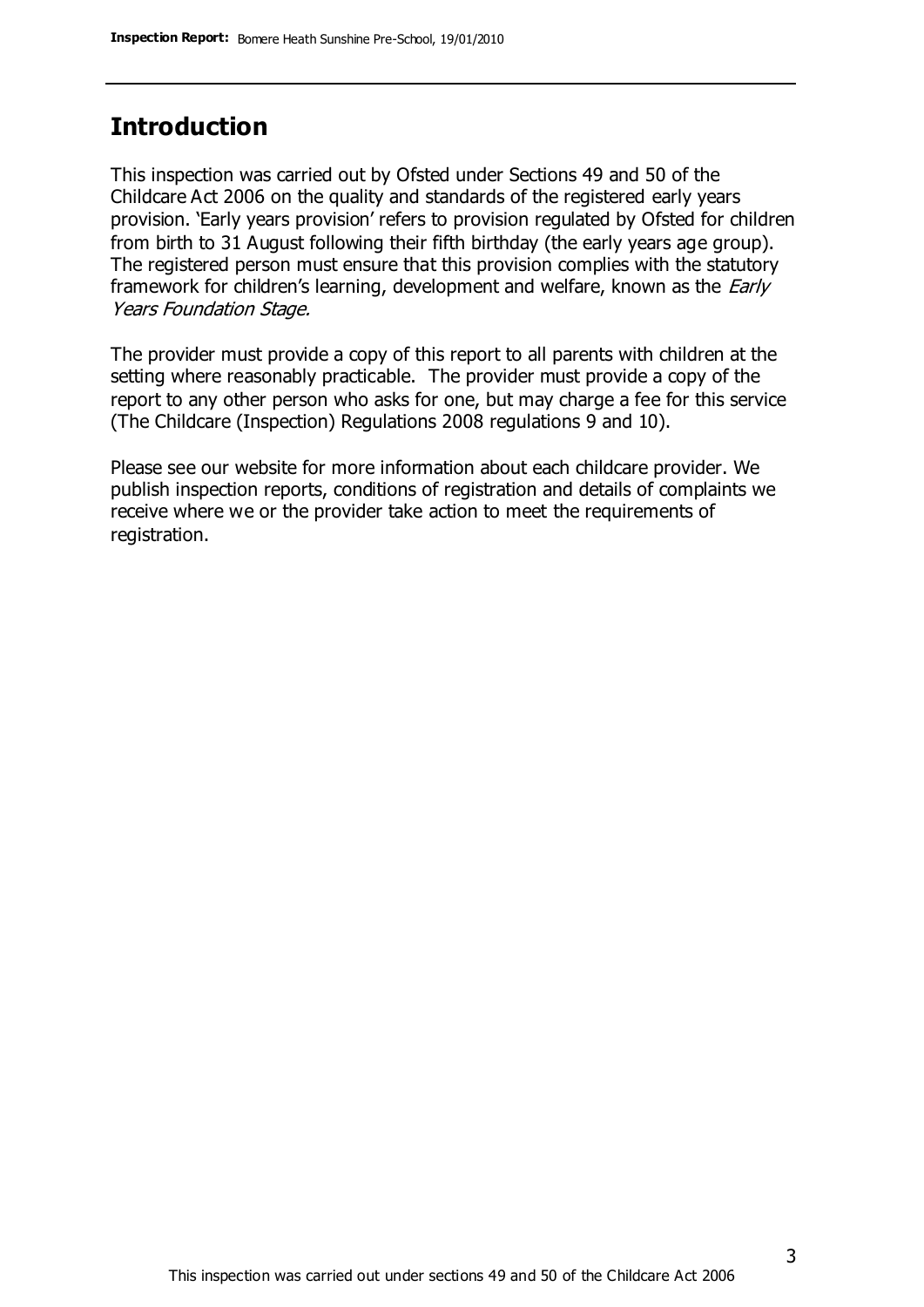# **Description of the setting**

Bomere Heath Sunshine Pre-School opened in 1997. It operates from a demountable classroom in the grounds of Bomere Heath primary school, Shropshire. The playgroup serves the local rural areas. All children share access to a secure enclosed outdoor play area. The group is open each weekday on Mondays, Tuesdays and Wednesdays from 9am to 3pm and on Thursdays and Fridays from 9am to 11am during school term times. The group is accessed via a ramp.

The group is registered by Ofsted on the Early Years Register. A maximum of 20 children may attend the group at any one time. There are currently 23 children aged from two to four years on roll, children attend for various sessions. The group is in receipt of funding for nursery education. The group supports children with special educational needs and/or disabilities and also supports children who speak English as an additional language.

There are five members of staff, four hold appropriate early years qualifications. The group receives support from the local authority.

### **The overall effectiveness of the early years provision**

Overall the quality of the provision is good.

Children are cared for in a safe and secure environment where they are able to make good progress towards the early learning goals through a varied range of activities that challenge and hold their interest. This is an inclusive group, where each child is recognised as unique and staff ensure that their individual needs are met. There is a strong working partnership with parents and other professionals. Most of the effective procedures are well-planned and implemented to ensure the group reflects on their practice to monitor the care and education of children. Staff are committed to improving their skills by regularly attending training.

### **What steps need to be taken to improve provision further?**

To further improve the early years provision the registered person should:

- review the procedure to record the arrival and departure of visitors to the group
- improve the two way flow of information for parents by adding Ofsted's contact details to the complaints procedure
- extend planning to ensure effective continuity and progression by sharing relevant information with other settings that children attend.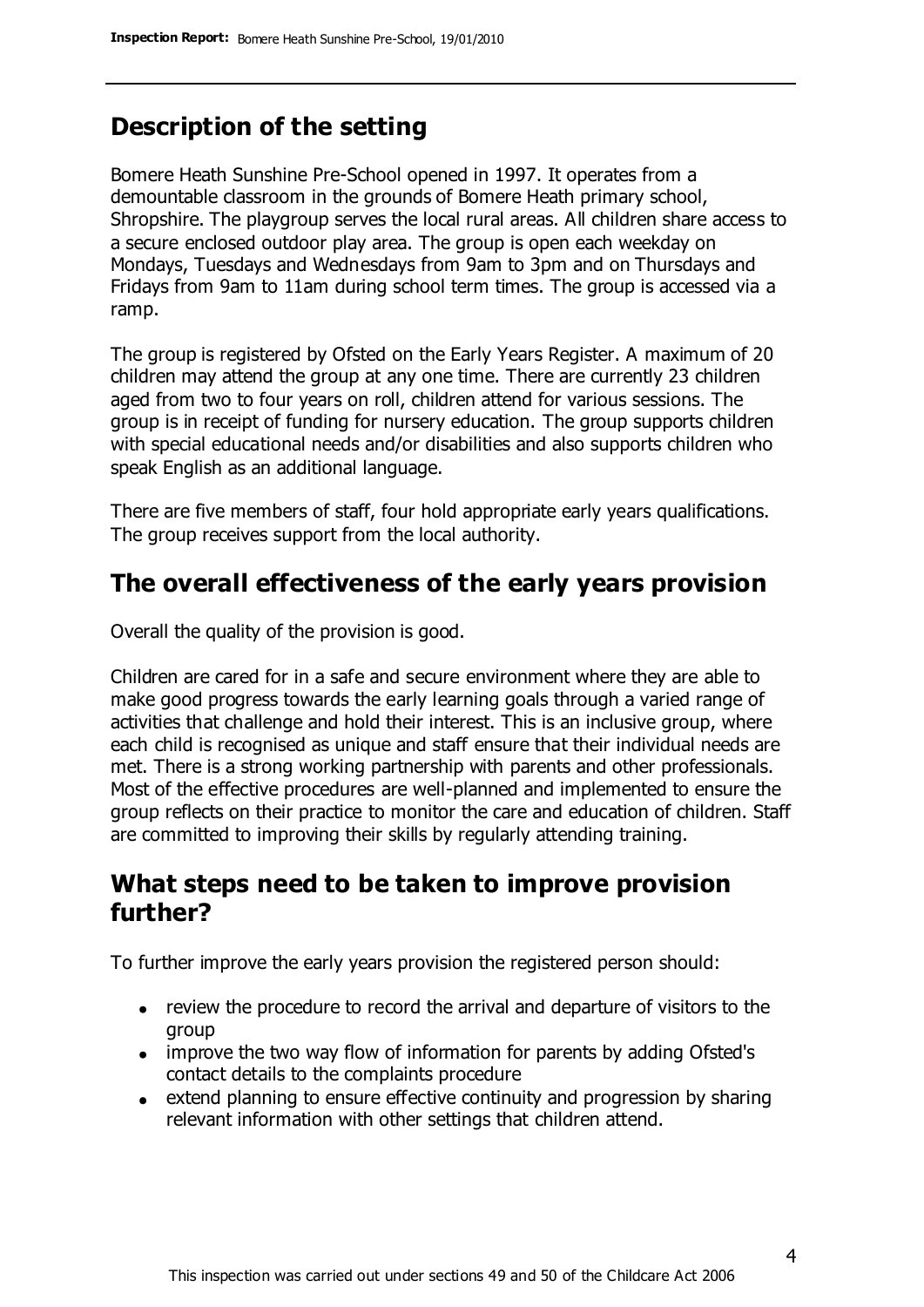# **The effectiveness of leadership and management of the early years provision**

The group has detailed procedures to ensure children are safe and their welfare is promoted, for example, effective recruitment and vetting procedures are in place. The management committee ensure relevant details and staff records are available for inspection. Staff have a good understanding of safeguarding children and of their role and responsibilities in reporting concerns. The group has systems to ensure that the majority of staff are qualified and suitable to work with the children and that their continued suitability is well monitored. All new staff undertake an induction programme which includes examination of the policies and procedures. Staff regularly attend training to increase their knowledge and skills and attain qualifications.

Risk assessments of the premises are completed and are in regular use and review. Daily checks are undertaken on all parts of the premises that the children come into contact with and all areas are monitored by staff. But the procedure for maintaining an accurate record of visitors is to be reviewed. All of the required policies, procedures and documentation are stored on the premises, together with details of the regulatory information regarding children's individual needs. The group implements their policies and procedures to ensure all aspects of children's welfare are protected.

Partnership with parents is strong and well developed. They value the group and the care that their children receive. They are aware of the activities their children are provided with and receive verbal reports on a regular basis. However, the two way flow of information to parents is to be improved by including Ofsted's contact details to the complaints procedure. Parents make individual appointments to talk to their children's key worker, discuss progress and examine their record development folders and scrapbooks. Daily verbal communication between staff and parents helps to keep parents informed of their children's care and well-being. They write letters of thanks and comment, 'many thanks for all your help' and ' lovely to see such contented children'.

The group has procedures for identifying any additional help required for the children and is aware of how to seek appropriate support from other agencies to ensure that each child benefits from a positive experience. A settling-in and admissions procedure means that children feel reassured by the staff, who create an environment which is warm and accepting of everyone. The group is examining methods to extend information shared with other settings and Early Years Foundation Stage providers that some of the children attend, to avoid duplicating activities. Staff ensure a smooth transition to school by transferring the development records. They are in close contact with school teaching staff as the children are taken into the school to use the hall for physical education sessions.

The management has a strong attitude to the further development of the group. Through their process of self-evaluation the staff identify their key areas for further improvement, for example, to use the electronic self-evaluation form as a working document for improvement and make improvements to the outdoor areas.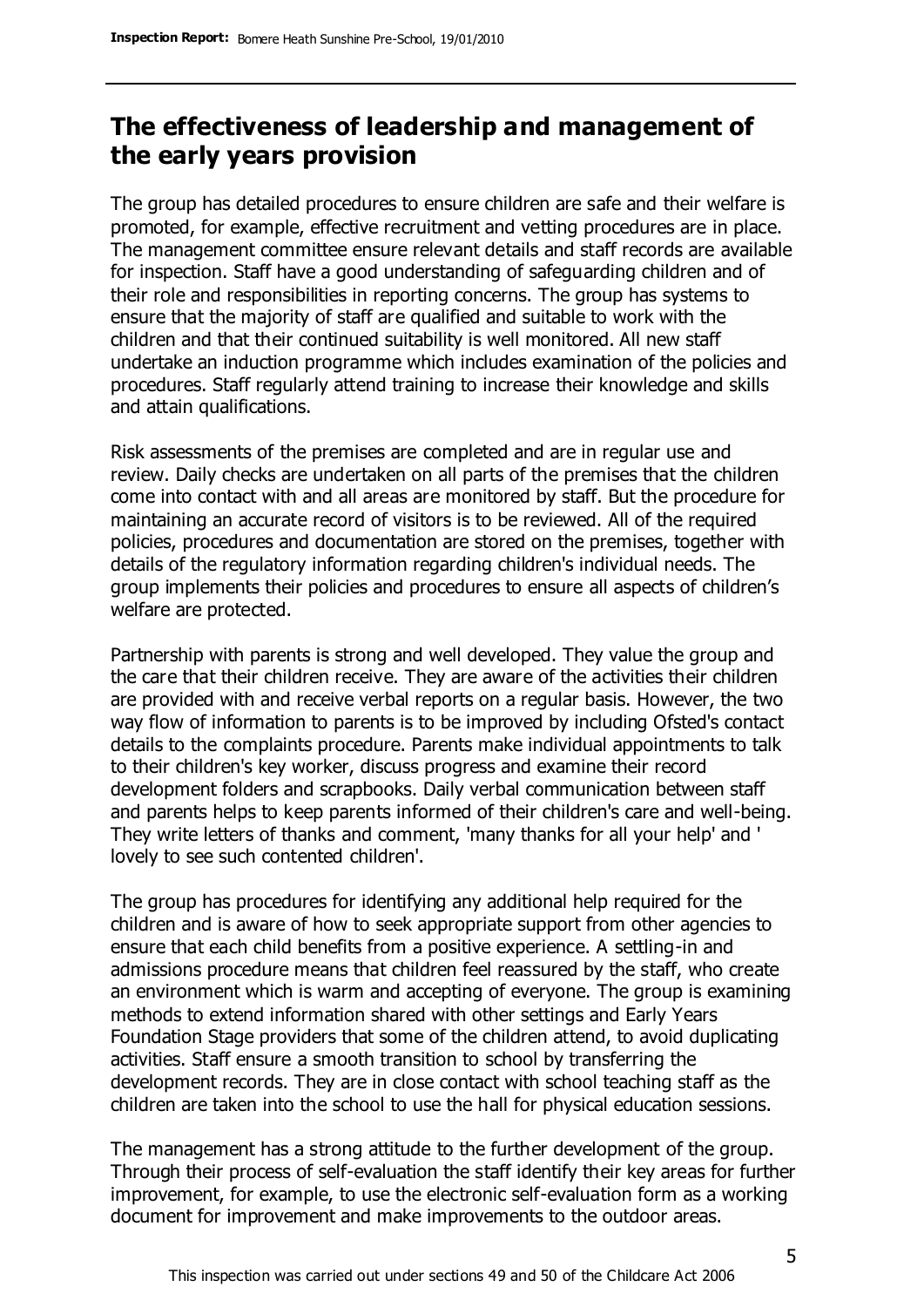# **The quality and standards of the early years provision and outcomes for children**

All children are fully included within the group because staff ensure children are able to access an exciting range of activities and equipment. Children cooperate with each other, sharing resources as they play together in the 'Vets' role play area and at the construction table. Children choose a variety of writing materials and creative resources such as pasta and ribbon to make collages and displays.

Children can access the resources as they are stored at low level and clearly labelled. Their technology skills are developed, as they use the computer and they are competent when operating battery powered toys and playing shape sorting games and jig-saws. The group celebrates various festivals, for example, dressing up in costumes for Diwali. They discover other cultures and taste different foods from around the world. The group has a wide range of equipment which reflects the diversity of society and children are encouraged to make choices and decisions. Staff skilfully engage with the children by talking to them and encouraging independence. For example, children access the toilet and manage their clothing as they change into their shorts for their physical education sessions. Further opportunities are provided to allow children to help themselves to drinks and to prepare and serve snack food.

Staff have detailed records on each child's progress and preferred methods of learning and activity. They work closely with the parents and ensure they have access to their children's record development files. There is a formal method of monitoring and evaluating the effectiveness of the activities provided for children to accurately measure children's progress in the Early Years Foundation Stage and inform the 'next step' individual plans for children.

Children are learning about the wider world as they use and have access to natural materials in the outdoor area to grow spring bulbs and flowers. They enjoy finding out about their community with visits from a Police officer and visits to the post office. Children have regular opportunities to count and reason during daily routines such as working out how many children are in the group today and holding up their fingers to count. Children use paint brushes, spatulas and scissors with increasing control and enjoy their sensory play with paint, dough and sand.

Space within the group is well-utilised so that children can choose their own activity such as, building constructions from interlocking plastic bricks and painting a 'masterpiece' at the easel. They listen avidly to stories, such as 'Brown bear, brown bear' the children freely interact and recall the story. The development of children's literacy and communication skills is particularly good as children and staff use alliteration and phonically sound out the letters on the children's name cards.

Children are able to move freely between activities and generally play companionably side by side.

They are taught to adopt a good standard of hygiene as they are helped to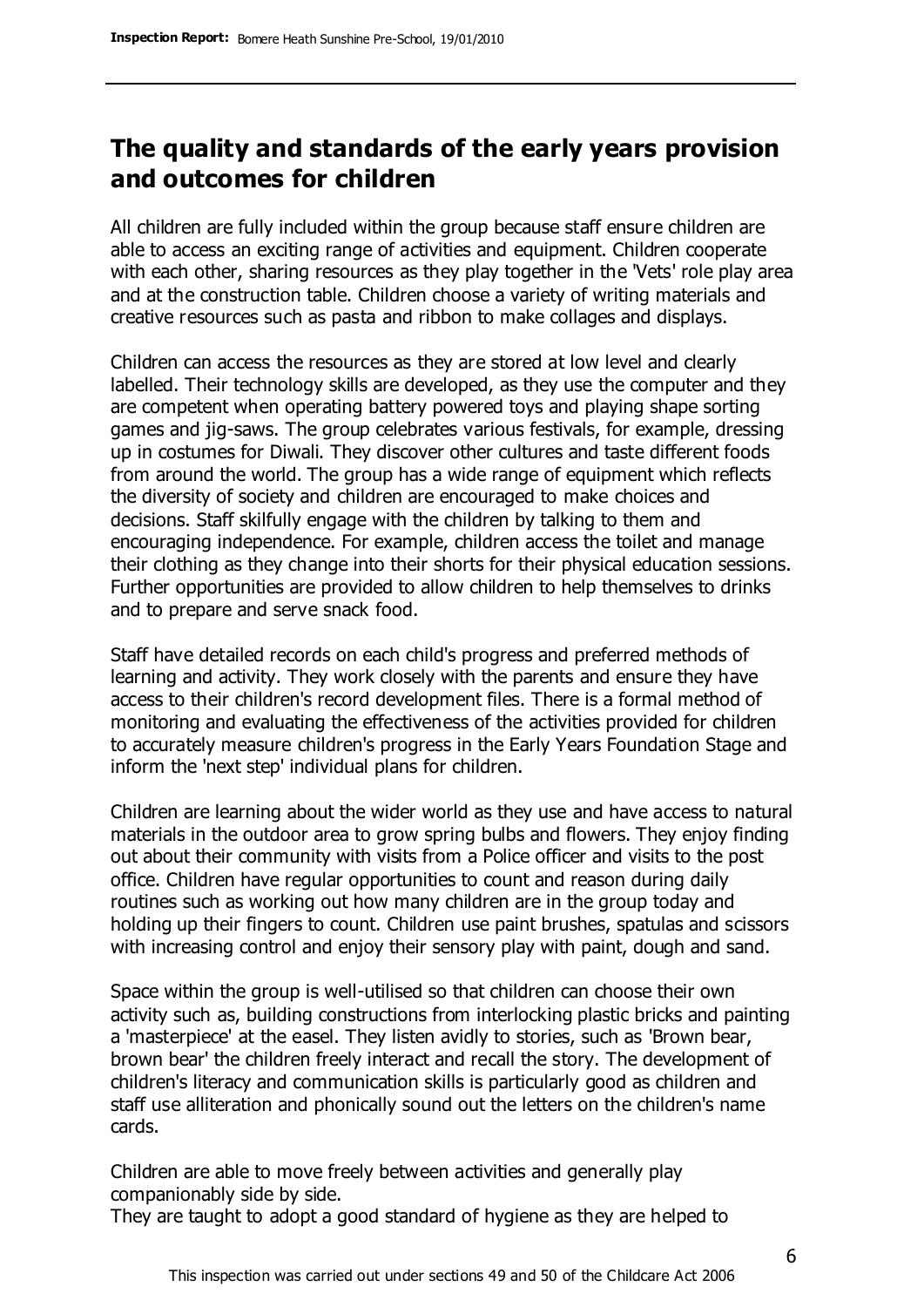understand how and why they wash their hands before food. One child said 'you get germs, they make you poorly'. Children are provided with healthy snack food and enjoy their packed lunches whilst sitting and chatting with staff. The group makes effective use of the outdoor area and children have regular opportunities for physical activities such as singing and dancing to activity music. Staff dance with the children and encourage them to move and rhythmically and interpret music whilst miming actions.

Behaviour within the nursery is very good, children understand levels of acceptable behaviour and are learning to share and take turns. They work hard as they help to tidy the toys away. Staff manage behaviour in a calm, consistent manner and frequently inject moments of laughter into proceedings by falling over and pretending they have slipped into water. Children treat one another and staff with affection and respect. The confidence they develop during their time in the group ensures they are active learners and prepared for the future.